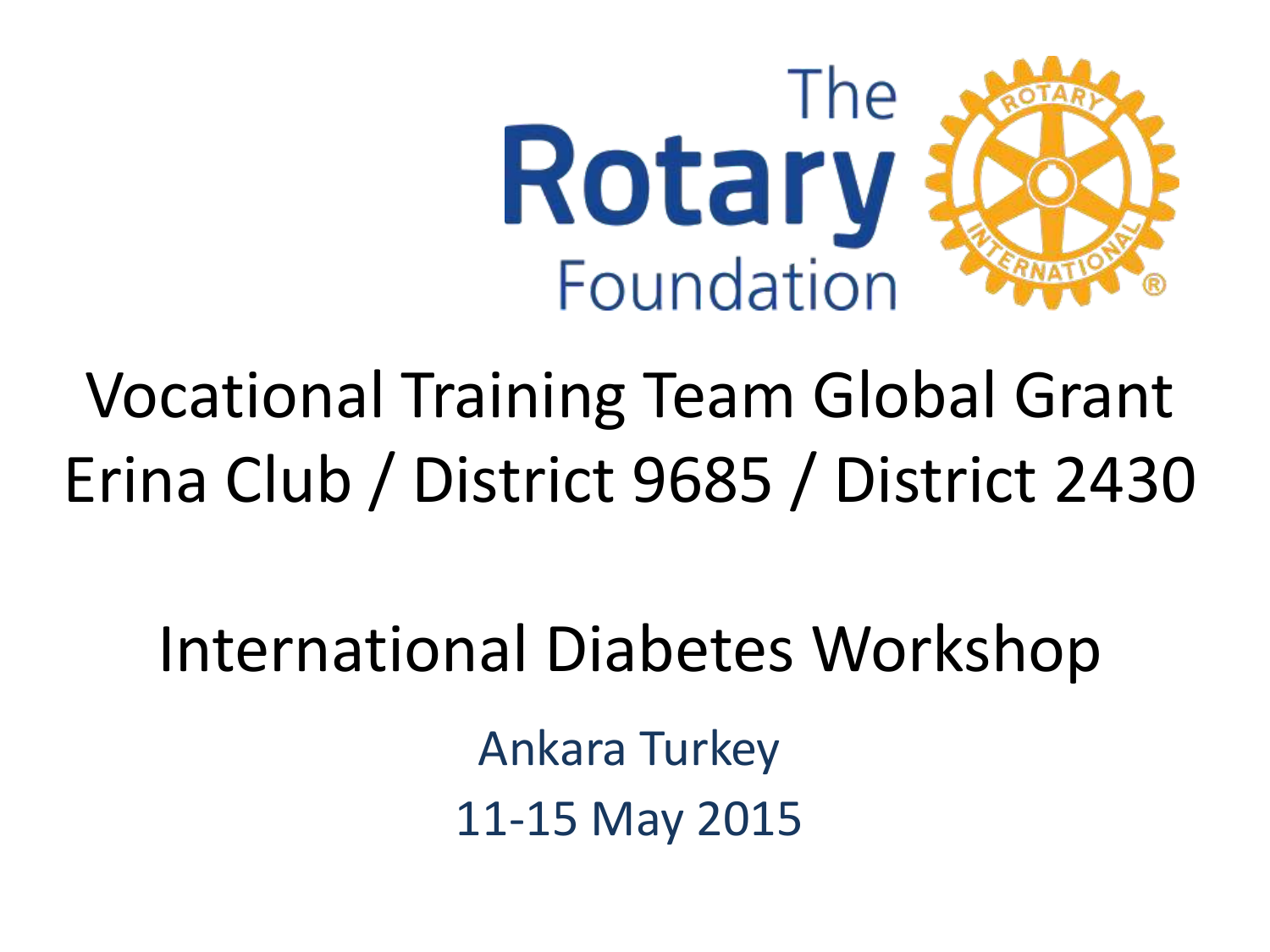### **WHAT IS TODAY'S BIGGEST WORRY FOR HEALTH PLANNERS?**

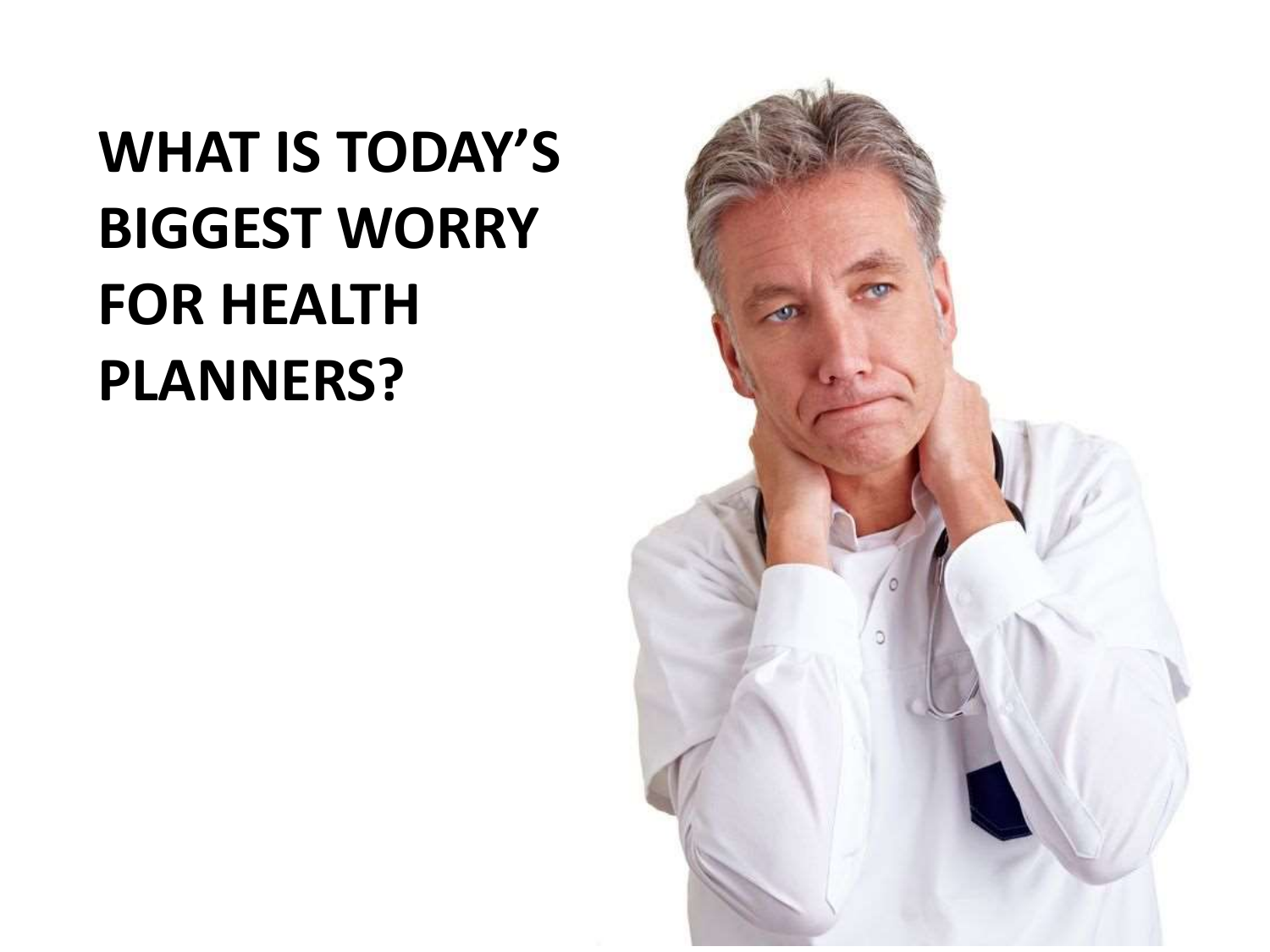## Diabetes

A group of metabolic diseases in which a person has high [blood sugar,](http://en.wikipedia.org/wiki/Blood_sugar) either because the [pancreas](http://en.wikipedia.org/wiki/Pancreas) does not produce enough [insulin,](http://en.wikipedia.org/wiki/Insulin) or because cells do not respond to the insulin that is produced

Type 1 diabetes



- Lack of insulin
- Autoimmune
- Usually children

#### Gestational diabetes

- Insulin resistance
- During pregnancy
- Risks to mother and child

## Type 2 diabetes



- Insulin resistance
- Lifestyle factors
- Usually adults

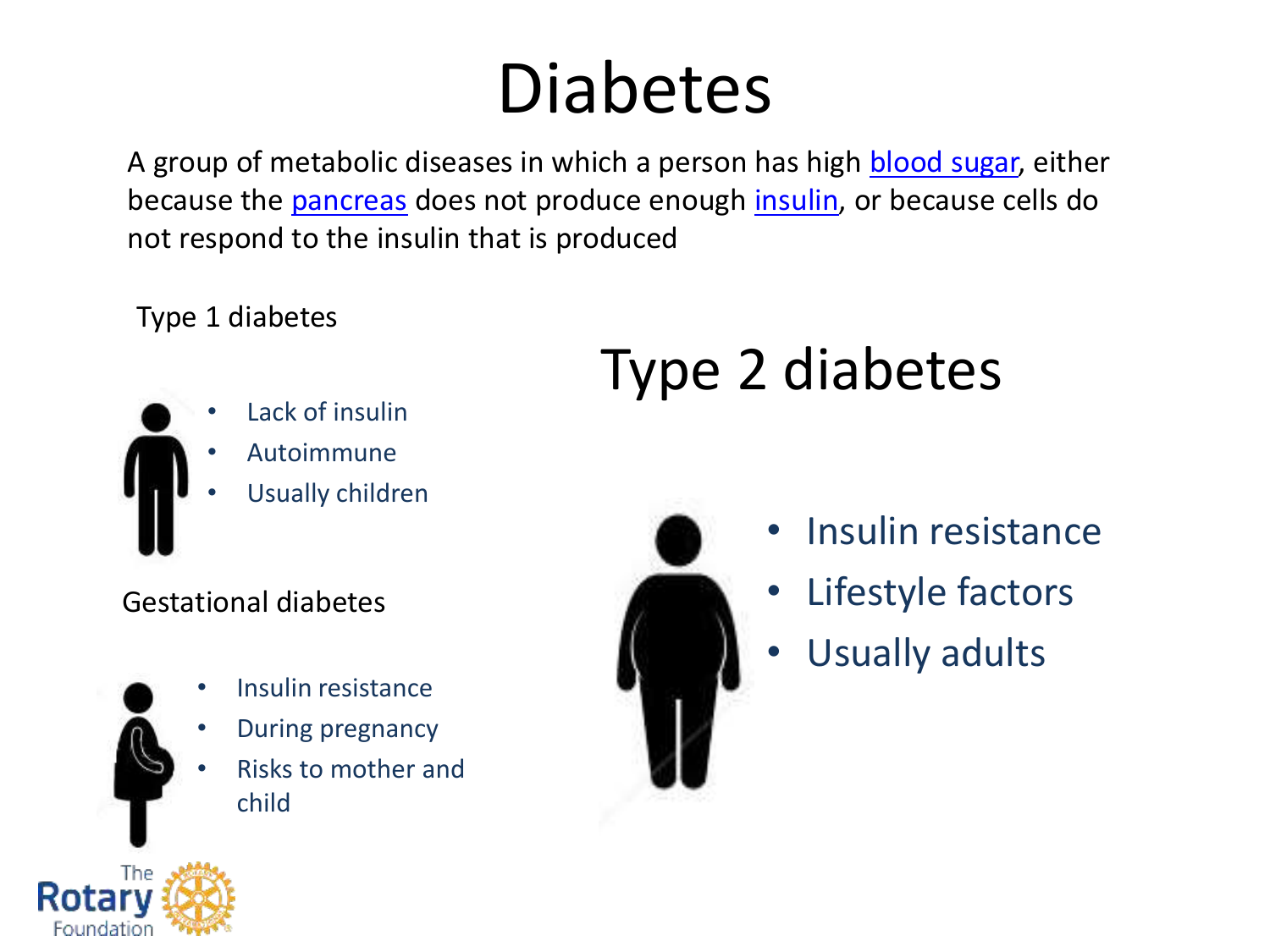## Risk Factors

 Obesity Advancing Age Family History **区** Ethnicity **区 Poor Diet** 

Sedentary Lifestyle



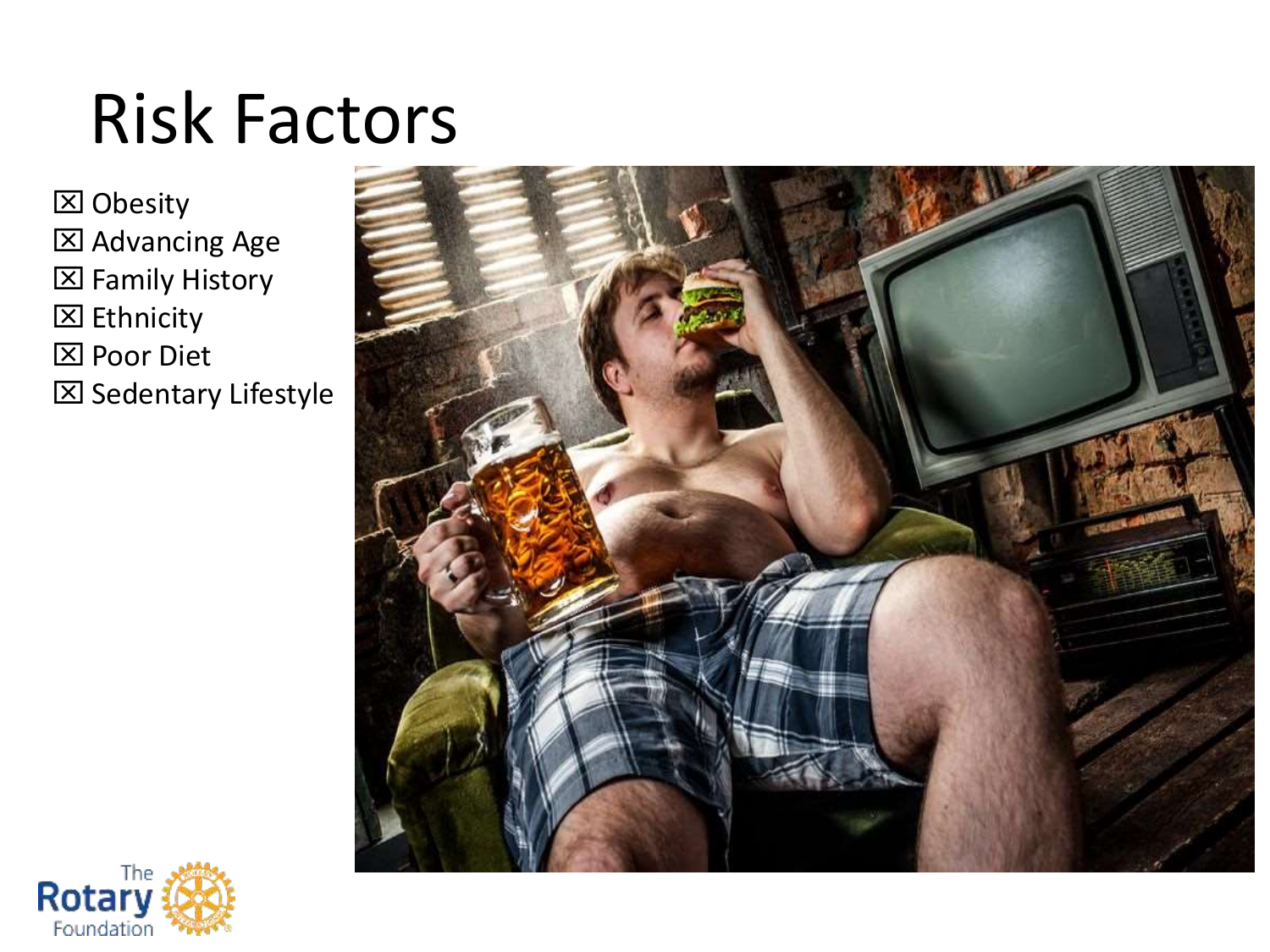### Diabetes Complications



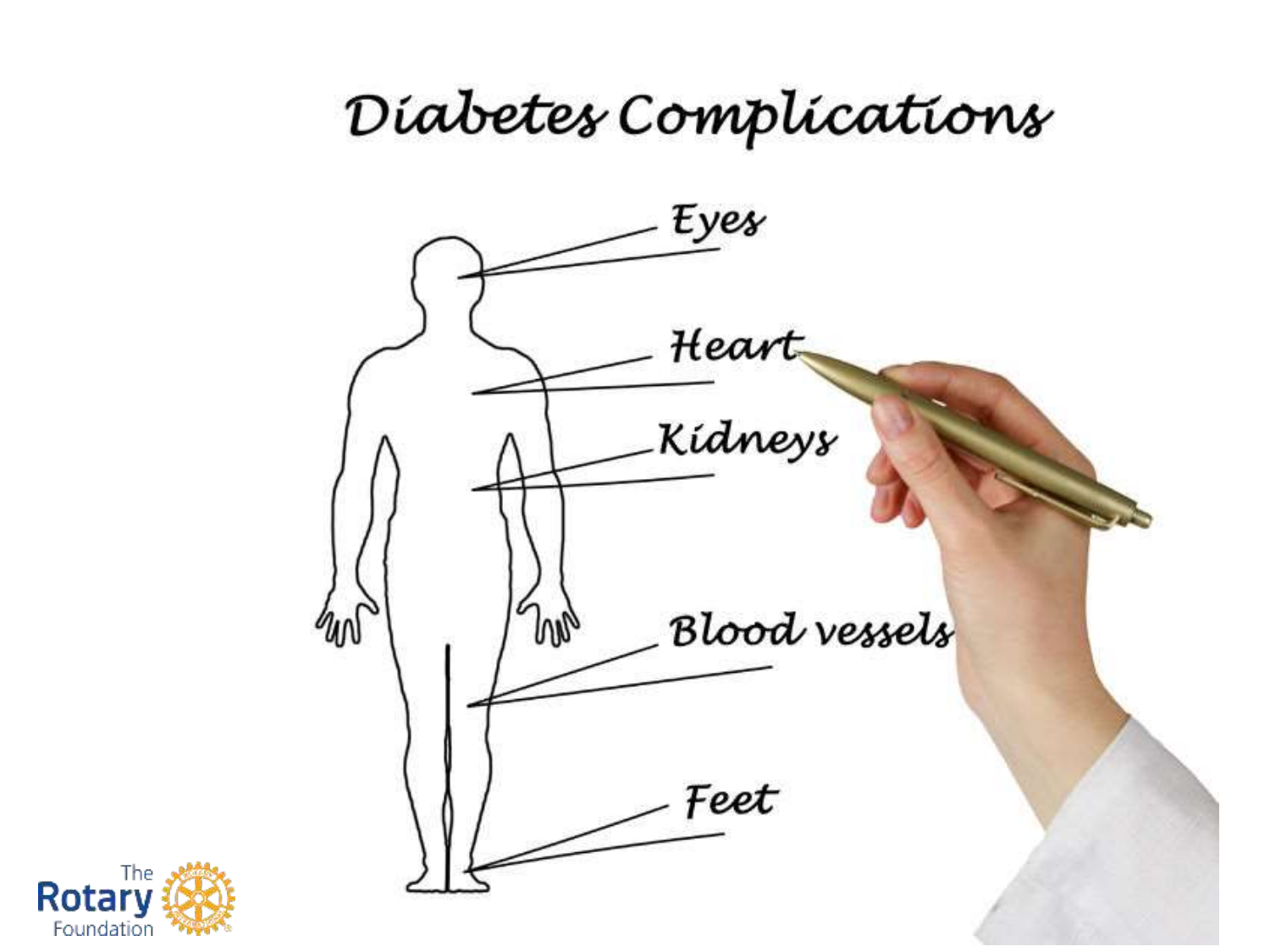

 $\checkmark$  Get regular exercise  $\checkmark$  Avoid salty/fatty foods  $\checkmark$  Limit alcohol  $\checkmark$ Stop smoking Control blood pressure  $\checkmark$  Get check up Avoid Getting Diabetes

Once you have Diabetes

 $\checkmark$  All the above  $\checkmark$  Medication  $\checkmark$  Monitoring

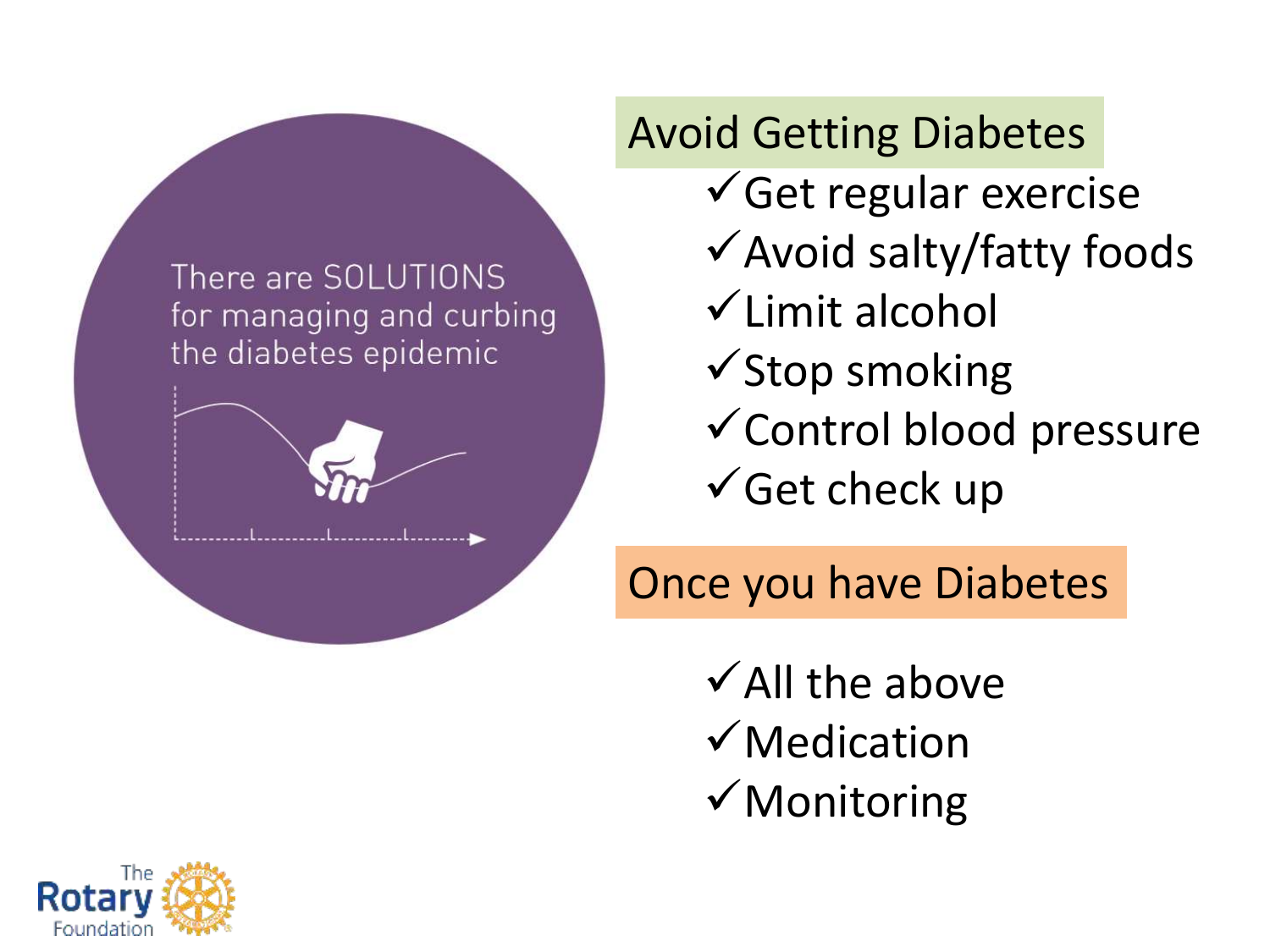### Diabetes is a **huge and growing problem**, and the costs to society are **high and escalating**

- **1 million** people in Australia diagnosed with diabetes today – 4% of population
- Growing rapidly doubled in 20 years



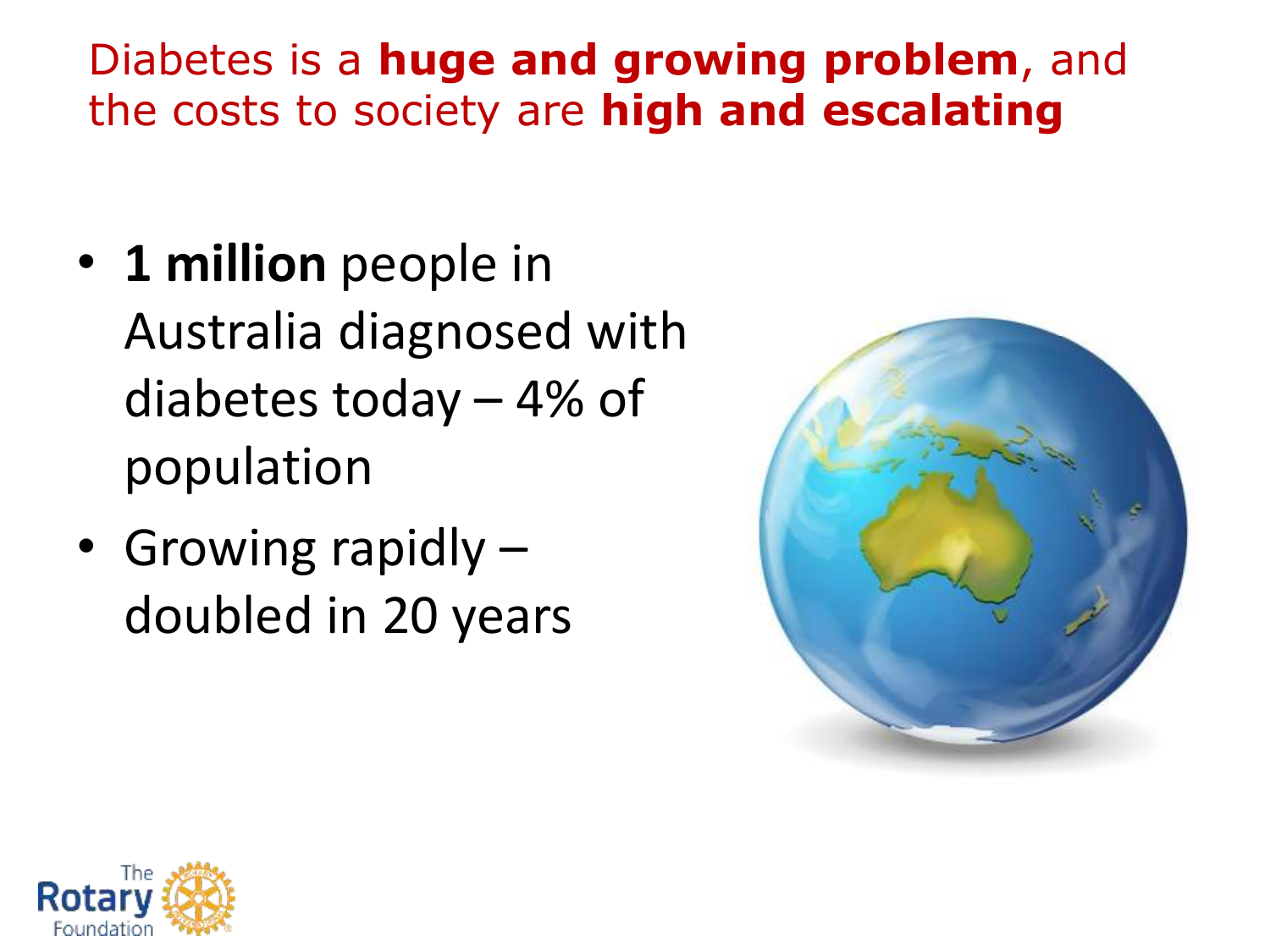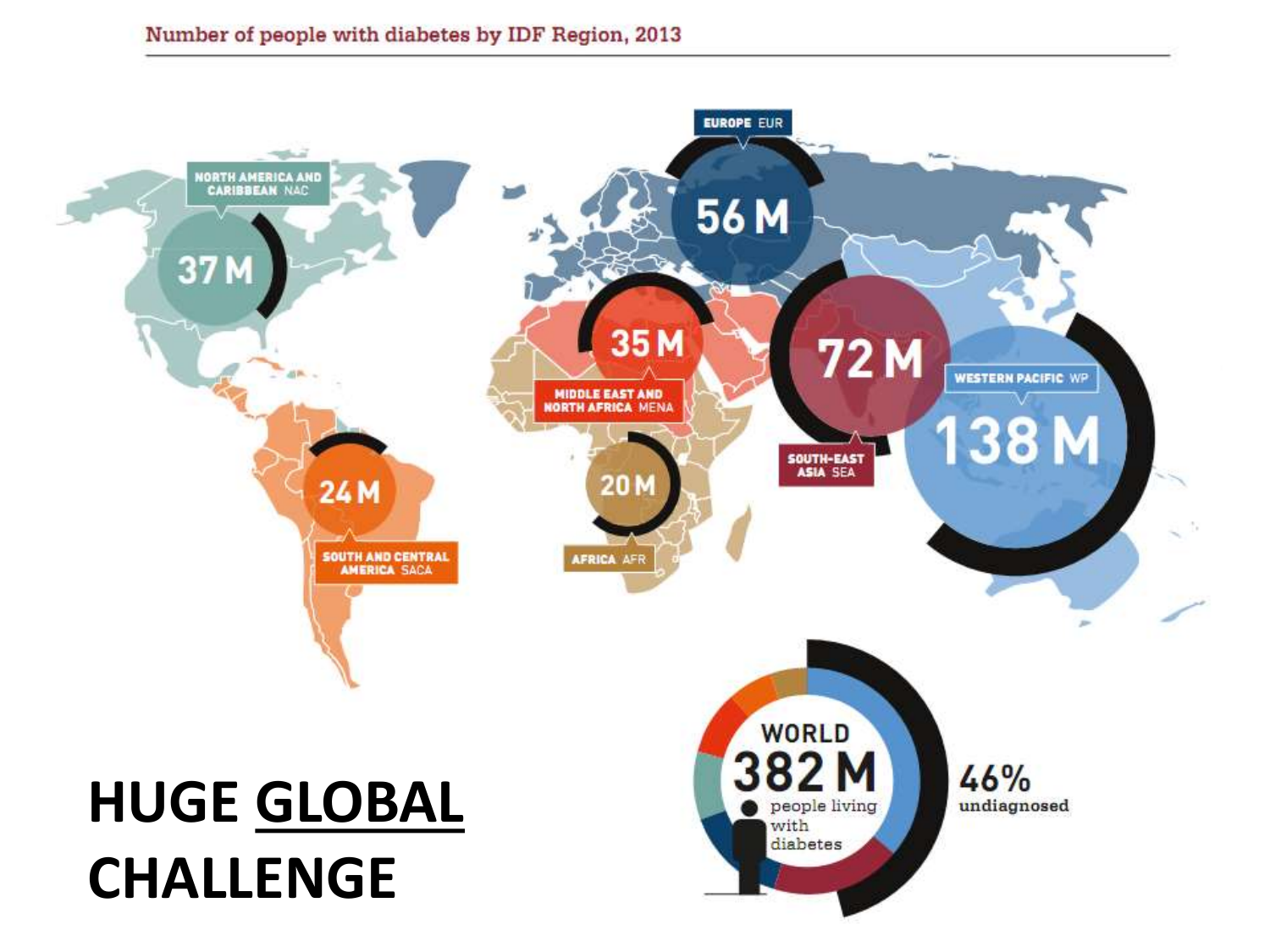# ADDRESSING THE CHALLENGE

- Get experts together
- Share issues and successes
- Develop action plans
- Monitor progress
- Spread further

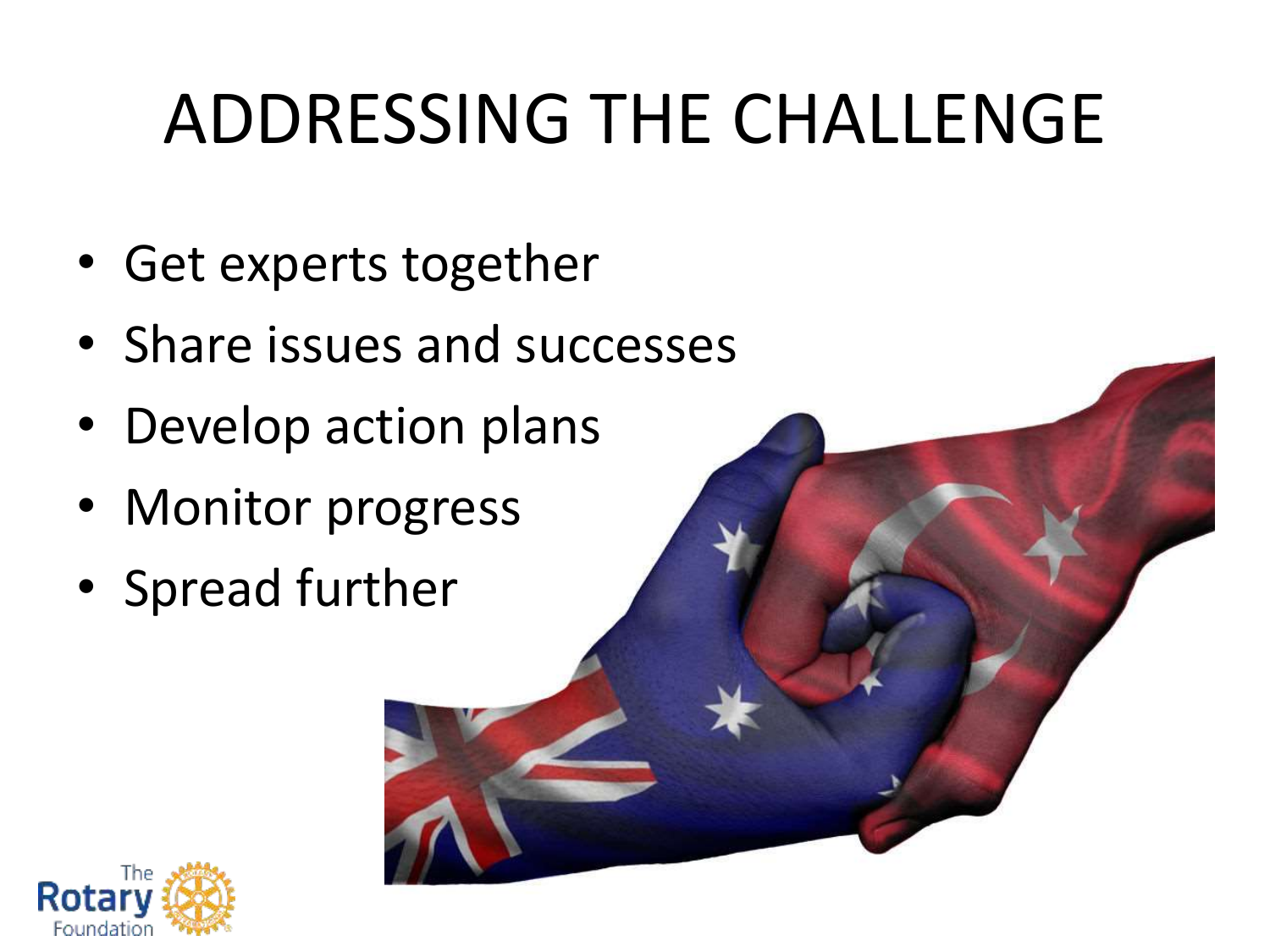## Partnership with District 2430 Turkey



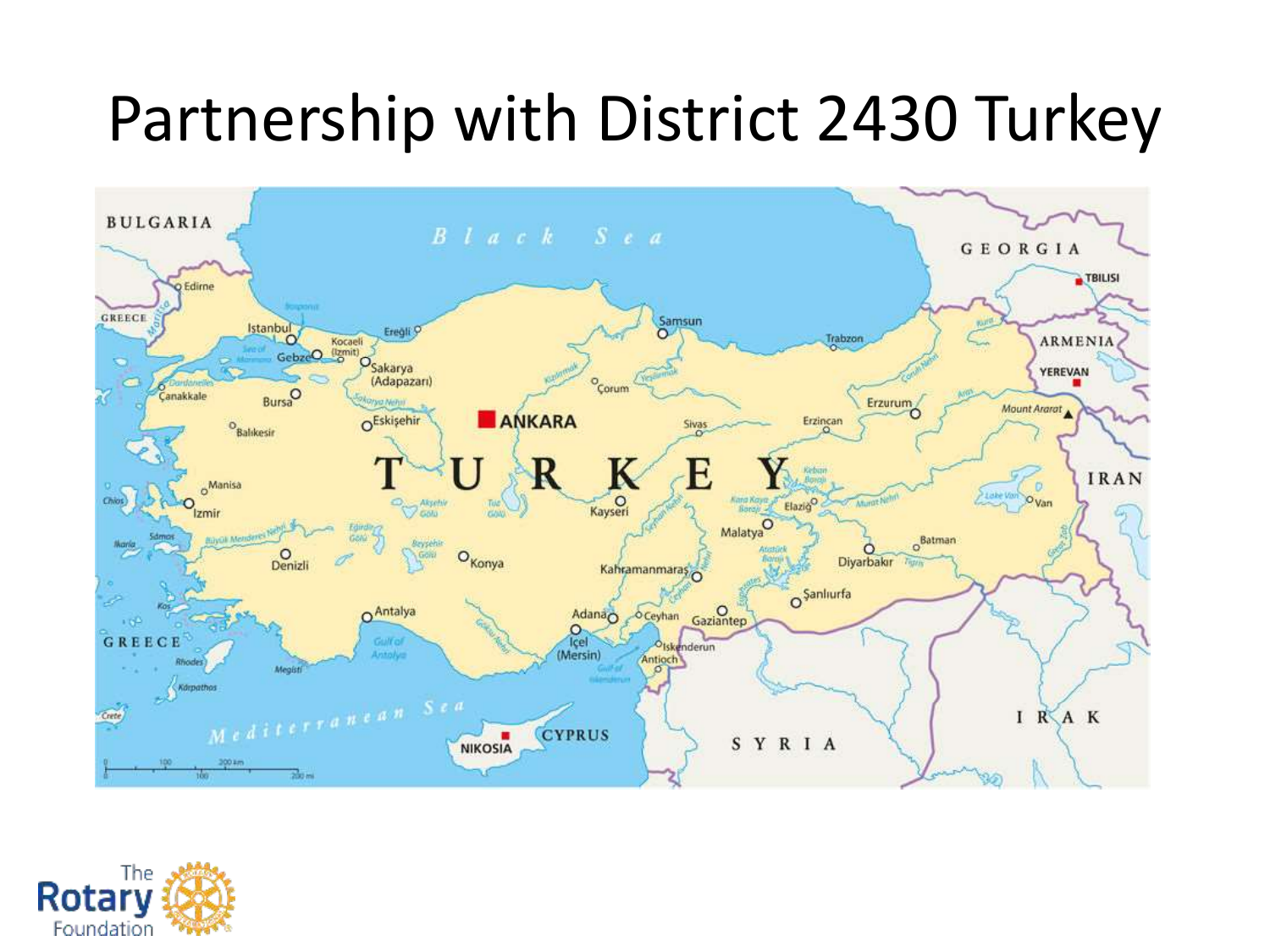International Diabetes Workshop 11-15 May 2015 – Ankara Turkey

- Australia
- Turkey
- Pakistan
- Afghanistan
- Kenya
- Tanzania



**Aga Khan Health Services**

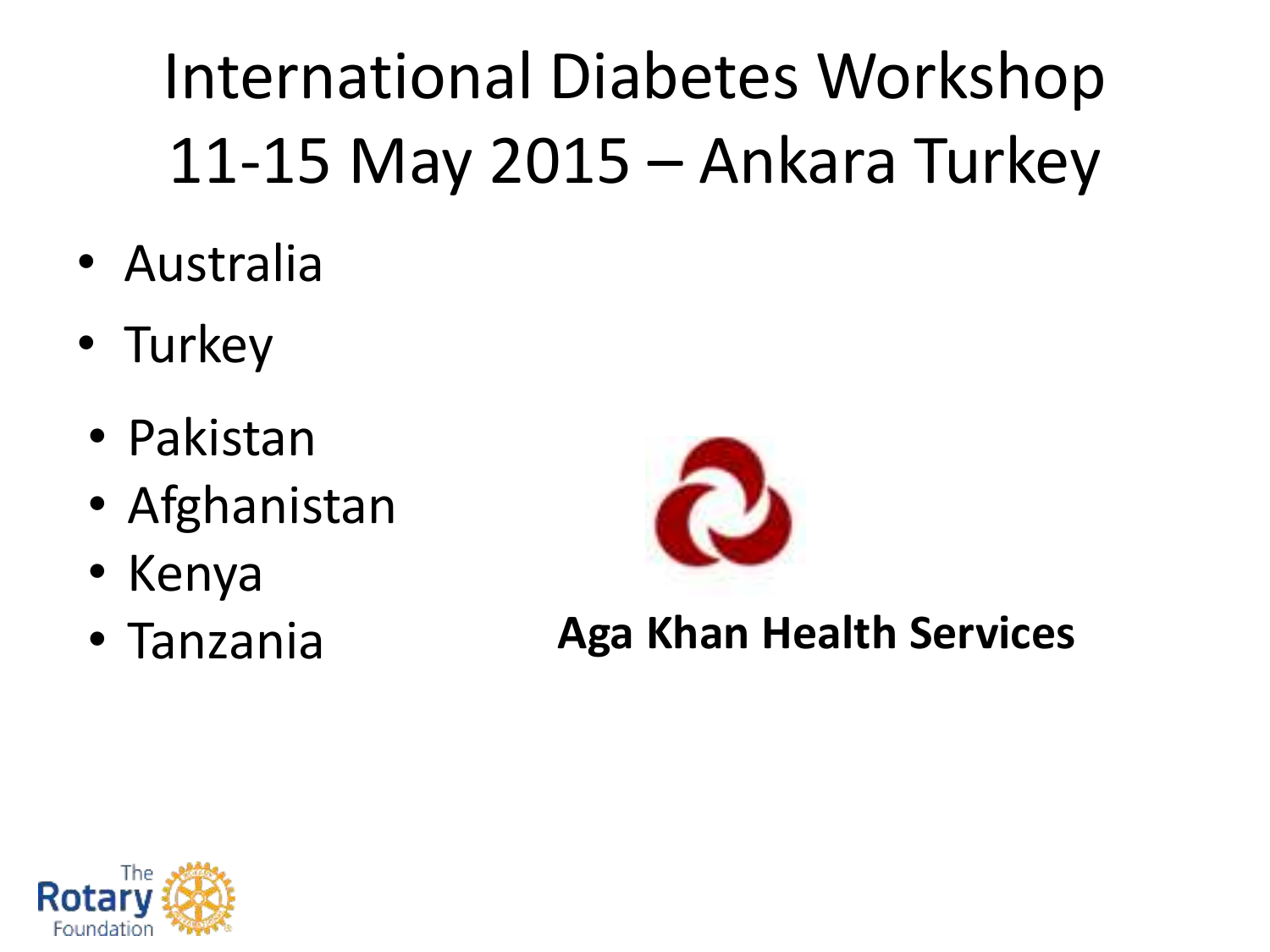# Australian Delegation To Ankara

- Professor Greg Fulcher
- Professor Stephen Colagiuri
- Dr Sally Duke
- Margaret McGill
- Dr Duncan Stuart
- David Dean
- Dr Sandro Demaio

Special Thanks to: Prof Martin Silink



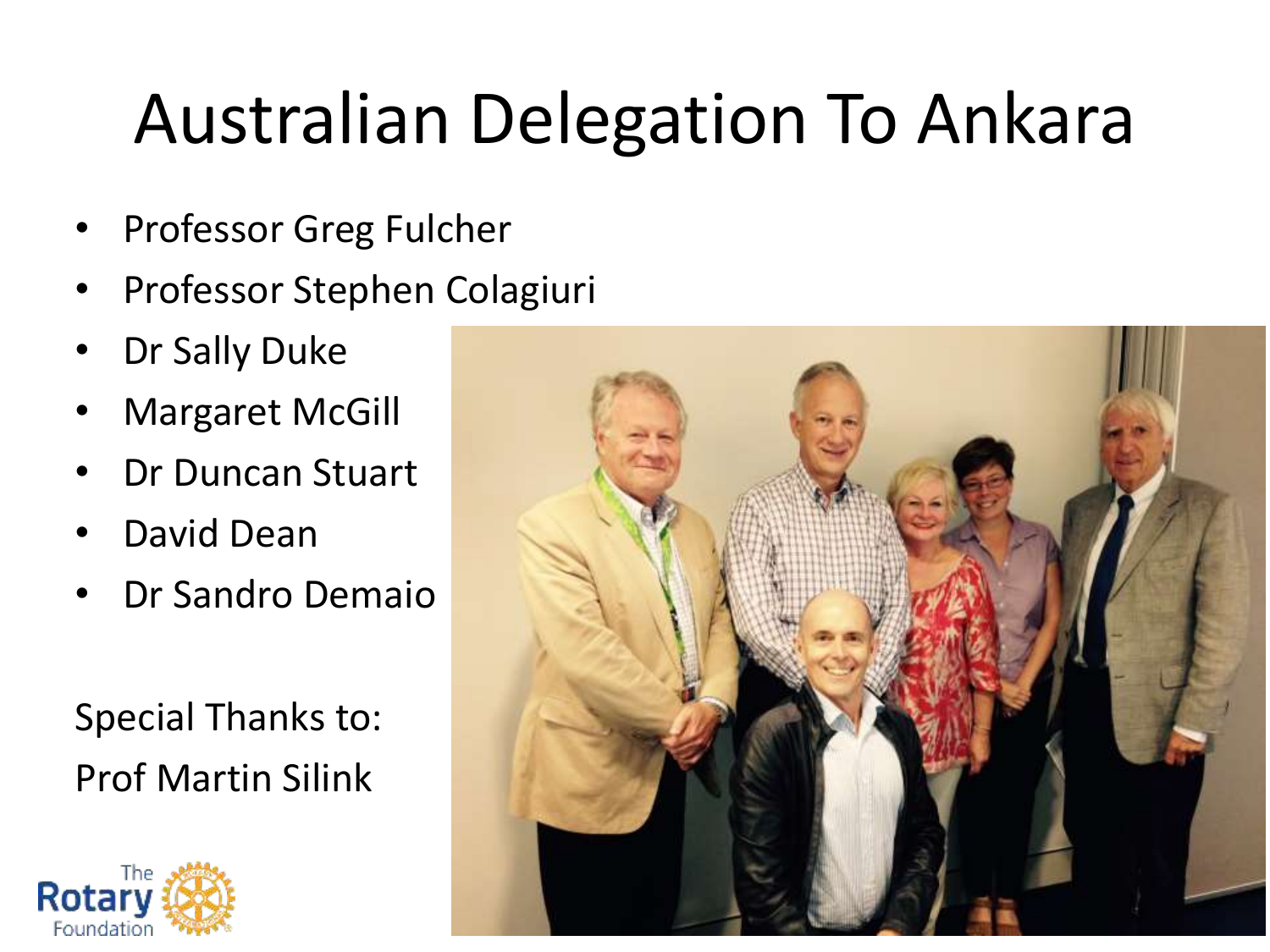## Aga Khan Health Service Delegations

- Karachi Pakistan (5)
- Kabul Afghanistan (3)
- Nairobi, Mombasa, and Kisumu Kenya (6)
- Dar-es-Salaam Tanzania (2)

Teams of:

Doctors, Nurses, Dieticians, Pharmacists

Thanks to: **Mr Salim Hasham** Vice President, Health Services Aga Khan University, Karachi

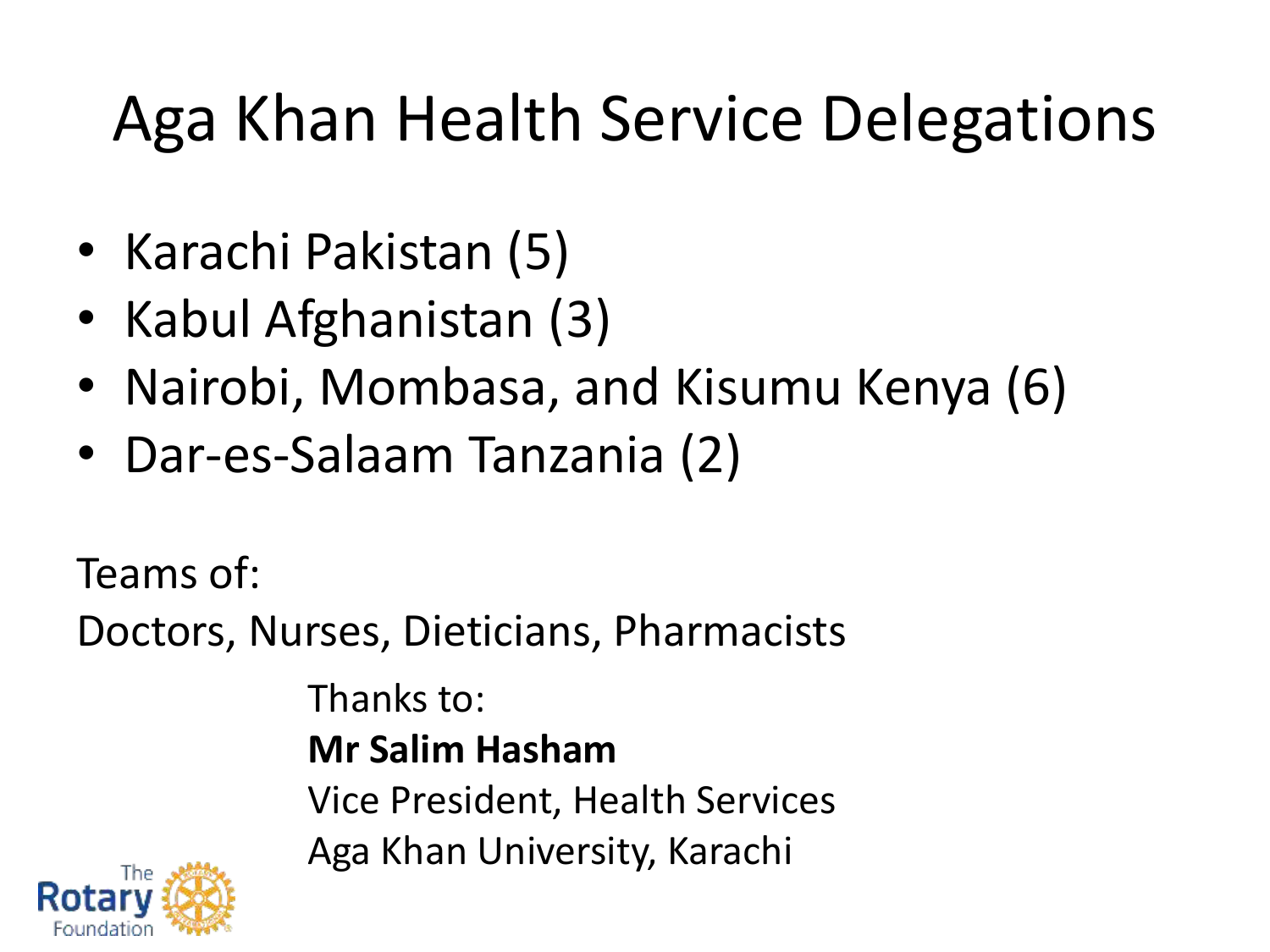## Turkish Host Delegation

Dr Alper Sahin Dr Irem Budakoglu Professor Dr Rengin Erdal Dr Sevgin Bicer



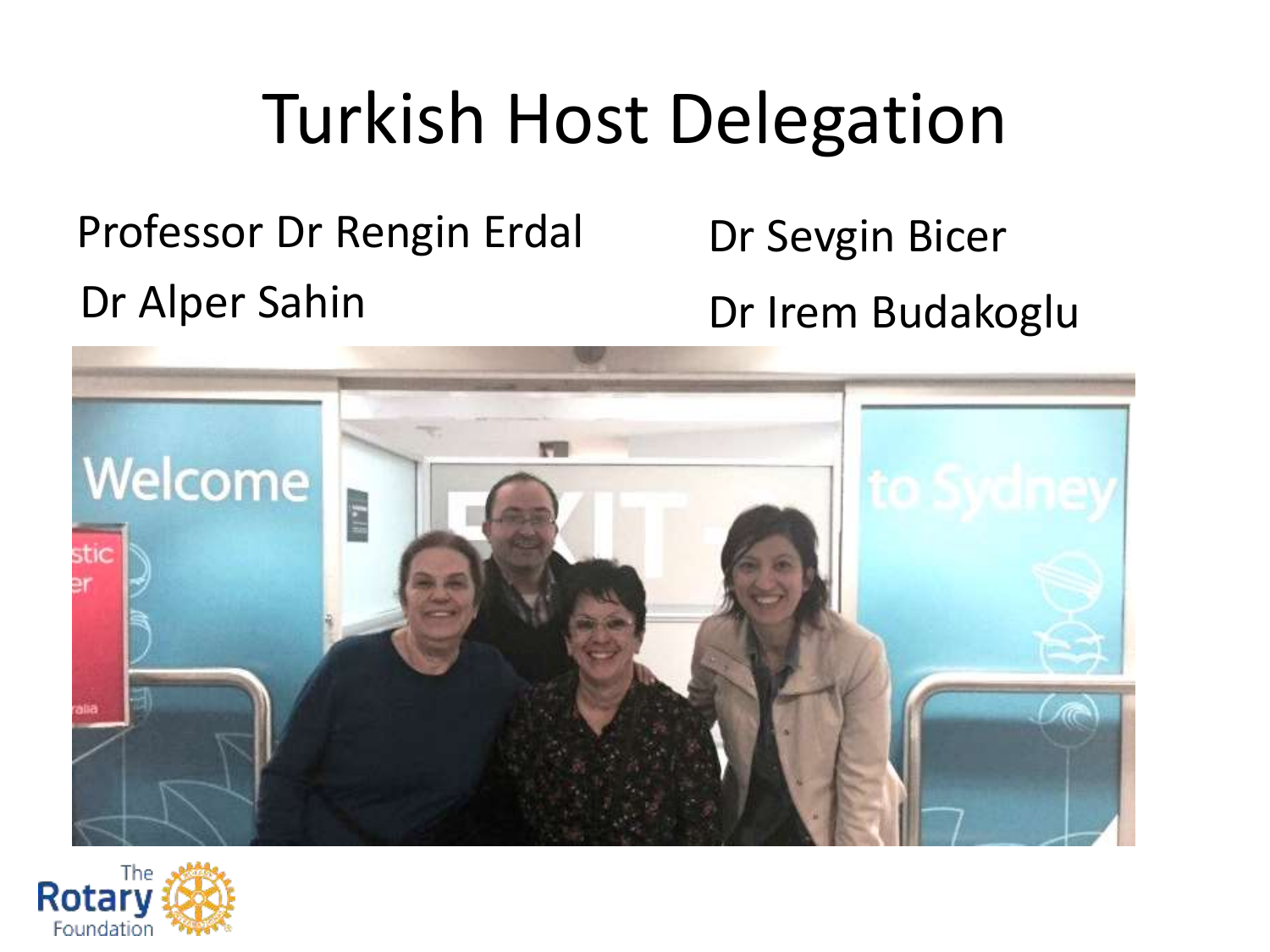## Meeting Preparations in Australia 17-24 March

- Diabetes Centre Royal Prince Alfred
- Diabetes Program Royal North Shore
- Type 1 Diabetes Westmead Children's
- Diabetes Education Gosford Hospital
- Disease Management Unit Alfred Hospital
- International Diabetes Institute Melbourne
- Diabetes Victoria Melbourne
- Plus -

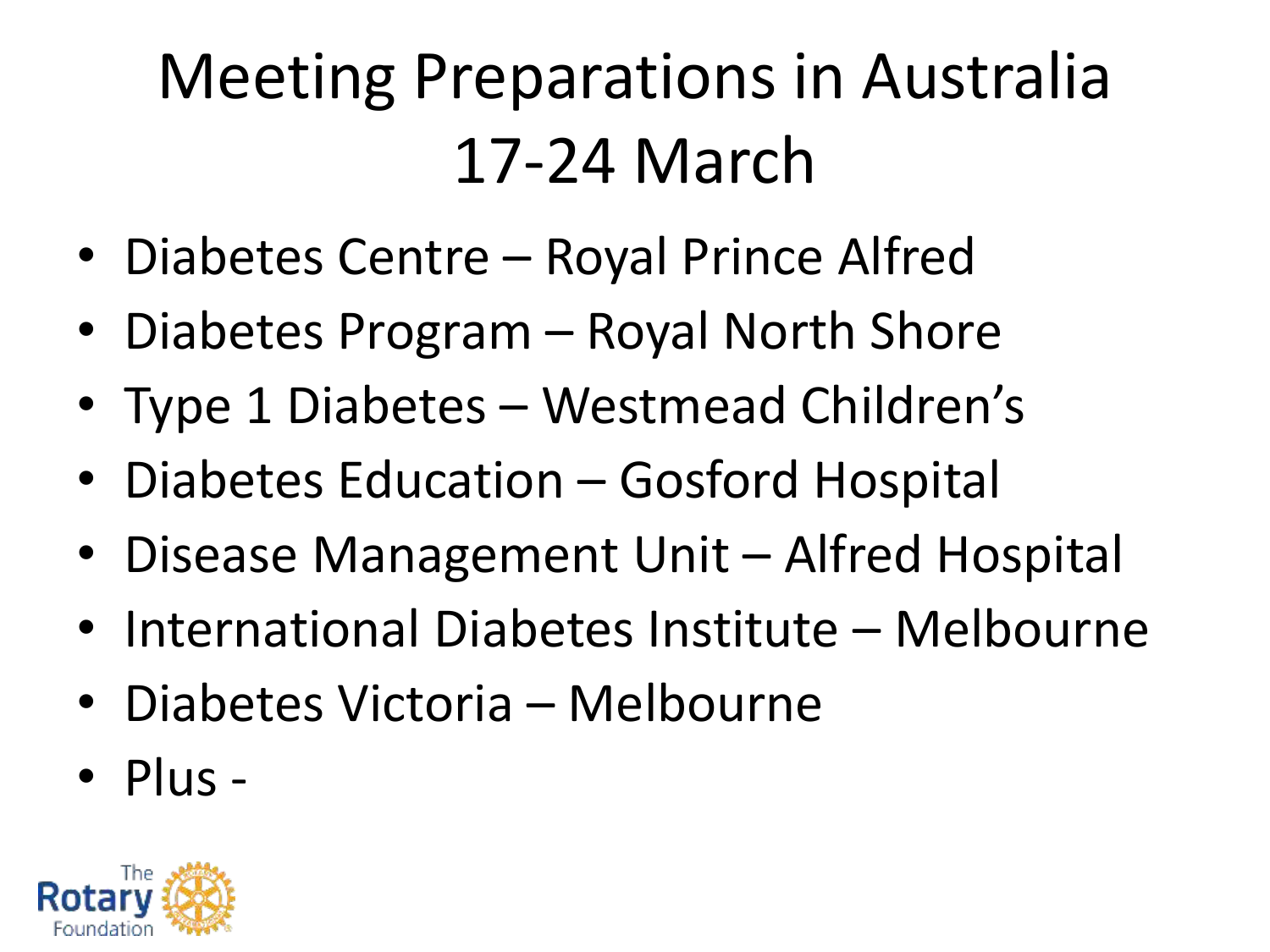### Kangaroos, Koalas, Sharks and Rotarians